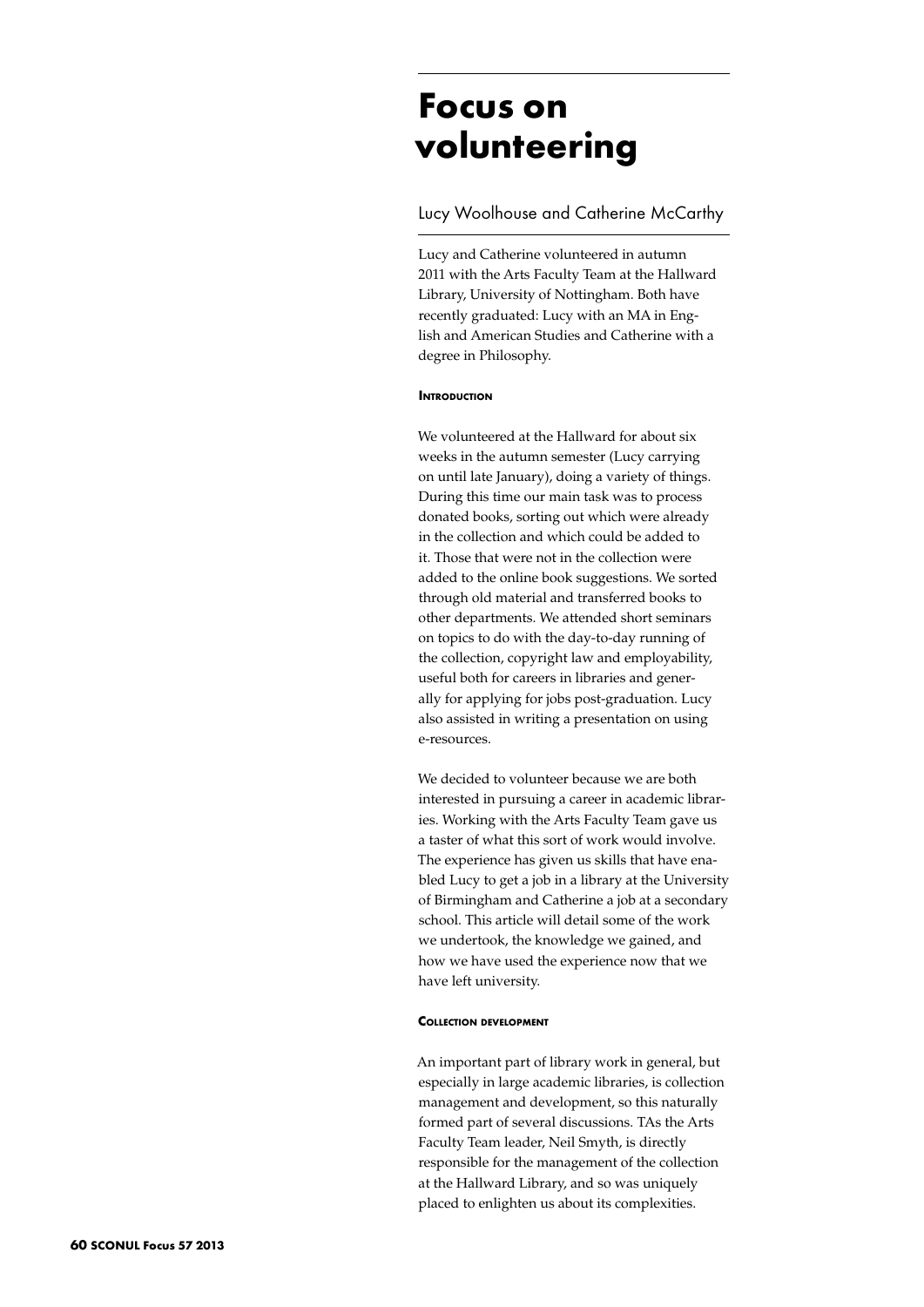One of the challenges of a modern academic library is to keep a working balance between the research needs of the students and academic staff and the need to create space for the new material needed every year. At the Hallward the Arts Faculty Team removes 130 – 150 metres of printed material from the shelves every year, mostly through the highly convenient method of purchasing journals and books in a digital format rather than as printed documents. Obviously this development of library collections from printed to digital is a process which enables libraries not only to provide more materials to its students, but also provides better access to these materials, as each student can peruse their own copy of an article online without having to fight for the physical text on the shelves. However, most subscriptions are very expensive – the university recently purchased the Patrologia Latina database for the Hallward for a huge chunk of the annual library budget (circa £30 000). Often both students and academic staff are reluctant to part with their printed materials, meaning reducing collections in this way has to be very delicately managed in order to reduce friction.

There are some other challenges to collection management, however: university libraries are often part of national initiatives to manage academic collections throughout the country; these initiatives (such as CoFoR [Collaboration For Research]<sup>1</sup>) may restrict the ability to reduce certain types of printed materials. Nottingham, for example, is required to maintain and accept transfers of material in the areas of former Yugoslavian history and Serbo-Croat language and literature (it recently accepted a transfer of material from the University of Birmingham); thus any library management scheme has to work around these parameters. While this meant that the collection was highly developed for research and teaching, it prevented shelf space from being used for items in demand by current students and staff for their everyday research value, and meant that the Arts Faculty Team had to find room for new additions to the collection. However, these kinds of agreements are ultimately very important in collection development and allow libraries to secure space in their stores for valuable research materials.

Processing and cataloguing donations formed a large part of our time at the Hallward, and gave us a unique insight into the relative complexities of the procedures involved. Much labour is expended ascertaining whether items will be useful to the collection as a whole, and many books are passed on to other places because of

duplication or poor condition. These may include other departments of the university, students, charity shops or specific book disposal companies such as the Book Rescuers, although of course the library tries to utilise as many donations as possible. The donations can be very interesting, though, and can illustrate how well a university is connected to its local community. A recent bequest of the late historian Robert Frazier augmented the library's collection of Cold War material, as well as providing us with an opportunity to decipher declassified intelligence reports from World War II as the bequest included several boxes of unlabelled microfilm.

All these aspects, together with collaboration between library staff and departments to ensure that all the material necessary for students is present in the collection, combine to form the complex nature of collection management and development in the academic library. Even in an era where the digital might eventually overtake the physical, university collections will still need competent management and this will continue to be an essential skill for all librarians.

#### **Intellectual property and the library**

Another area we touched upon during our time volunteering at the Hallward Library was the importance of copyright law, and how it relates to the library. Catherine also provided valuable insight on this, as her father works in this area. Intellectual property includes trademarks, patents and copyright. Someone who owns a trademark, patent or copyright is the owner of the intellectual property, which is protected. Copyright concerns libraries more than patents or trademarks, and this is relevant to the Hallward in three main ways.

Firstly, works in the collection are subject to copyright law, and librarians ensure that staff and students are aware of copyright legislation and the related licence agreements. The Copyright Designs and Patents Act 1988,<sup>2</sup> as amended, is the basic law regarding copyright and related rights in the UK. It designates books, lectures and compositions (as well as many other works) as literary and artistic works, where the owner of the copyright in the works has to authorise any copies made of the work, broadcasts or performances of it, and any translation. These strictures are consistent with the Berne Convention, the oldest copyright treaty in the world. When it comes to libraries, exceptions are granted for educational reasons and research. A student is able to make a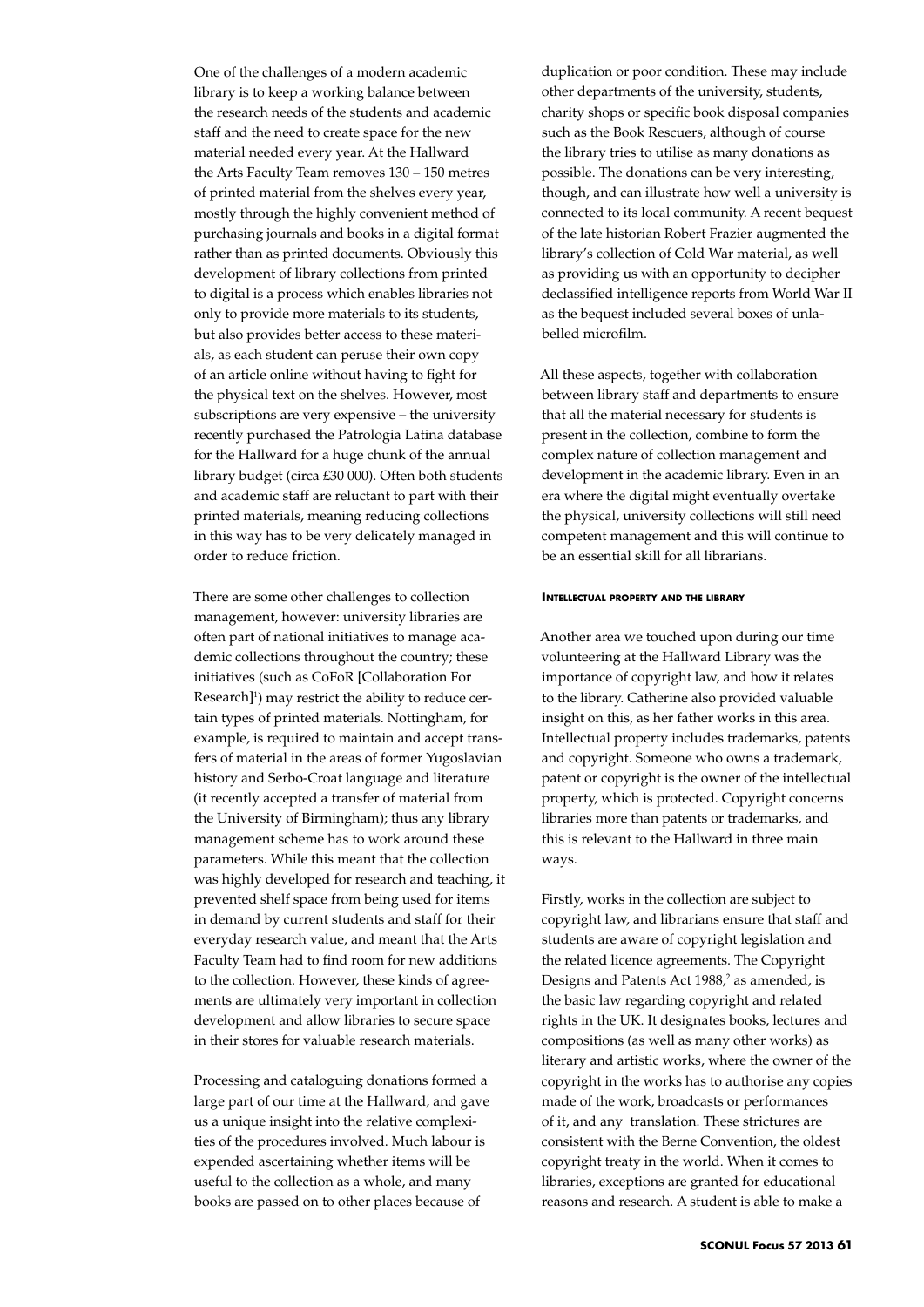copy of part of the work for the purpose of private study without needing to ask permission.

Secondly, the library manages licences such as those granted by the Copyright Licensing Agency for works in the collection that are copyright. These licences allow the university to make multiple photocopies of works so that they can be accessed by the students and staff of the university.

Thirdly, the librarians are able to provide information and advice for staff and students who own the copyright in their works. The university technically owns the copyright in all works produced by its employees, but waives these rights in favour of its academic authors. Students, however, own the rights in their original work, such as essays and theses. The university can ask them to assign their copyright to the university, but the students have the right to refuse.

All of this is key to the integrity of the library as an institution, as authors need to know that their copyrights are respected, while at the same time their works are available in limited ways for noncommercial research; without this the academic library would be a much less useful tool. So a very important part of a librarian's job is making sure that these rules are properly observed, whilst being flexible enough to allow both staff and students to gain as much as possible from the materials available.

# **Employability and professional development**

One of the areas in which Neil's expertise was invaluable was in letting us in on some of the secrets of library (and presumably also general) recruitment.

During the first couple of weeks of our volunteering stint he happened to be leading the recruitment process for a new member of staff in the Arts Faculty Team, and he provided practical activities to increase our experience of recruitment. One of the keys to any recruitment process, especially at the higher level of speciality, is having both academic and professional qualifications, as a candidate with only one of these is often turned down in favour of someone with both. He also emphasised the importance of demonstrating one's ability to meet all the specifications set out in the job description – and never leaving a box blank on the application form. If you have not achieved Certification or Chartership but are a registered candidate for them, say that you are

working towards them in the 'Professional qualifications' section.

Experience is vital in getting past the key hurdles in any librarian's career: gaining your first professional post, and then making the jump to a supervisory or managerial role. For the first professional post, voluntary experience is essential, which is why we decided to volunteer, and why Neil provides that opportunity for people looking to get a foothold in the profession.

In terms of gaining skills essential for supervisory or management positions, Neil recommended getting involved in one of the many groups and societies in the libraries sector, giving the example of the CILIP Career Development Group.<sup>3</sup> Joining in with committee meetings and volunteering to organise events is, according to Neil, the most effective and useful way to gain management experience, as well as allowing you to network in the libraries sector and perhaps attend both national and international conferences – all good for the CV.

Neil also advised trying to bring in any specialist knowledge you may have gained from other areas of your life – with Catherine's father working in the field of copyright law, for example, Catherine is naturally more knowledgeable on this subject than Lucy – in order to make your application stand out and to demonstrate your interest in libraries themselves, rather than just the desire for a job. These steps should help an application to find its way onto the short list.

 Professional development is a key part of being a librarian. Gaining both academic and professional qualifications, such as being a chartered librarian, can be done whilst working, and most librarians have this mix of academic and professional expertise. This requires librarians who are already developed professionally, to be committed to the development of others, by providing volunteers such as us with the opportunity to gain experience of working in a team at an academic library. Some librarians are also mentors, guiding others through the Chartership process. One of the great things about working in libraries seems to be that there is a wider culture of sharing knowledge and ideas throughout the library community: not just within libraries but also between them, as is demonstrated by both our volunteering opportunity and our collaboration in writing this article.